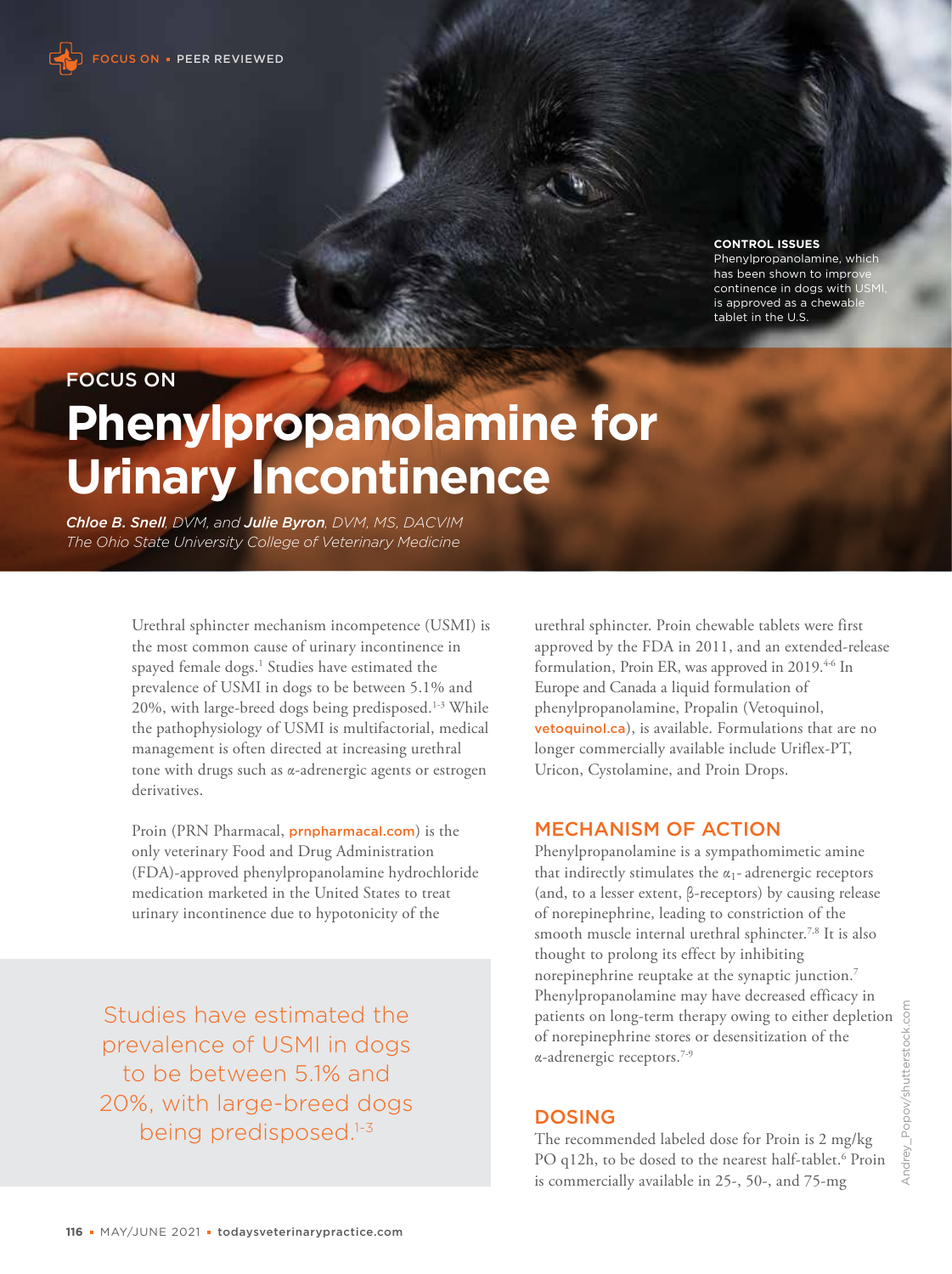tablets. The recommended dose of Proin ER is 2 to 4 mg/kg PO q24h (to be given with food).10 Proin ER is available in 18-, 38-, 74-, and 145-mg tablets. It is not labeled for use in dogs weighing less than 10 pounds.10 Owing to a lack of safety and efficacy studies, using Proin ER tablets and Proin chewable tablets interchangeably is not recommended, nor is the use of Proin in pregnant or lactating animals.<sup>10</sup>

## **EFFICACY**

Phenylpropanolamine has been found to be efficacious at controlling incontinence secondary to USMI in several studies. In one study, phenylpropanolamine was found to be effective at controlling unconscious urination in 85.7% of dogs treated with 1 mg/kg PO q8h.11 Studies funded by a manufacturer (Pegasus Laboratories Inc.) showed a significant reduction in urinary incontinence at 2 mg/kg PO q12h compared with placebo, with 91.3% of owners reporting satisfactory urinary continence by day 30 and 98.1% at day 180. However, during short-term efficacy studies, no significant improvement was noted in incontinent male dogs when accounting for a sex effect.<sup>4</sup> In a manufacturer-funded study with 107 dogs, there was no significant difference in efficacy between standardrelease Proin tablets and Proin ER.

Analysis of urethral pressure profiles has shown that phenylpropanolamine causes a significant increase in urethral resistance compared with controls.8 Similarly, a study measuring urethral pressure profiles and continence scores of incontinent dogs with USMI showed that phenylpropanolamine was significantly more effective than its analog, pseudoephedrine, at increasing maximum urethral closure pressure and functional area as well as continence score.<sup>1</sup>

#### PHARMACOKINETICS

Phenylpropanolamine has an excellent bioavailability for both controlled-release and immediate-release formulations (93.7% and 98%, respectively) in dogs.<sup>12</sup> Maximal concentrations  $(C_{\text{max}})$  are reached 2 hours after administration, with a half-life of 3 to 4 hours for the immediate-release formulation.<sup>8,12</sup> Phenylpropanolamine absorption in the controlledrelease formulation is biphasic, with a rapid initial absorption phase followed by a second slower absorption phase that continues for up to 16 hours.<sup>12</sup> Pharmacokinetic studies of Proin ER showed a slightly higher C<sub>max</sub> than Proin; however, overall drug exposure

Phenylpropanolamine has been found to be efficacious at controlling incontinence secondary to USMI in several studies.

(area under the curve) was less.5 Phenylpropanolamine is primarily excreted unchanged by the kidneys.<sup>12</sup>

#### SAFETY AND ADVERSE EFFECTS

Manufacturer-reported side effects include weight loss of >5%, vomiting, hypertension, anorexia, proteinuria, and anxiety/behavior change, including aggression.<sup>4</sup> In the authors' experience, therapy with estrogen-based products, such as estriol (Incurin; Merck Animal Health, merck-animal-health-usa.com), is preferable for patients with known behavioral concerns.

Safety studies performed by the manufacturer showed that dosing at up to 5 times the recommended dose for 6 months resulted in hypertension; however, the mean arterial pressure was not significantly different than that in the ideal dosing group and no evidence of target organ damage was noted at necropsy.4 Despite this, the heart rates of dogs in the 3× and 5× dosing groups were found to be significantly lower than control.<sup>4</sup> Independently conducted studies showed a similar increase in hypertension with a compensatory decrease in heart rate.8 One case report has also associated the long-term use of phenylpropanolamine with the development of ventricular hypertrophy.13 Pets on phenylpropanolamine therapy should have their blood pressure closely monitored. If significant hypertension is noted, therapy with an alternative agent should be considered.

In addition to hypertension, dogs in the 3× and 5× manufacturer safety dosing groups were found to have significant elevations in platelet counts, alanine aminotransferase (ALT), and lactate dehydrogenase.<sup>4</sup> Similarly, short-term dosing of phenylpropanolamine at 10× the recommended dose for 21 days resulted in hypertension, bradycardia, vomiting, leukocytosis, thrombocytosis, and elevations in ALT.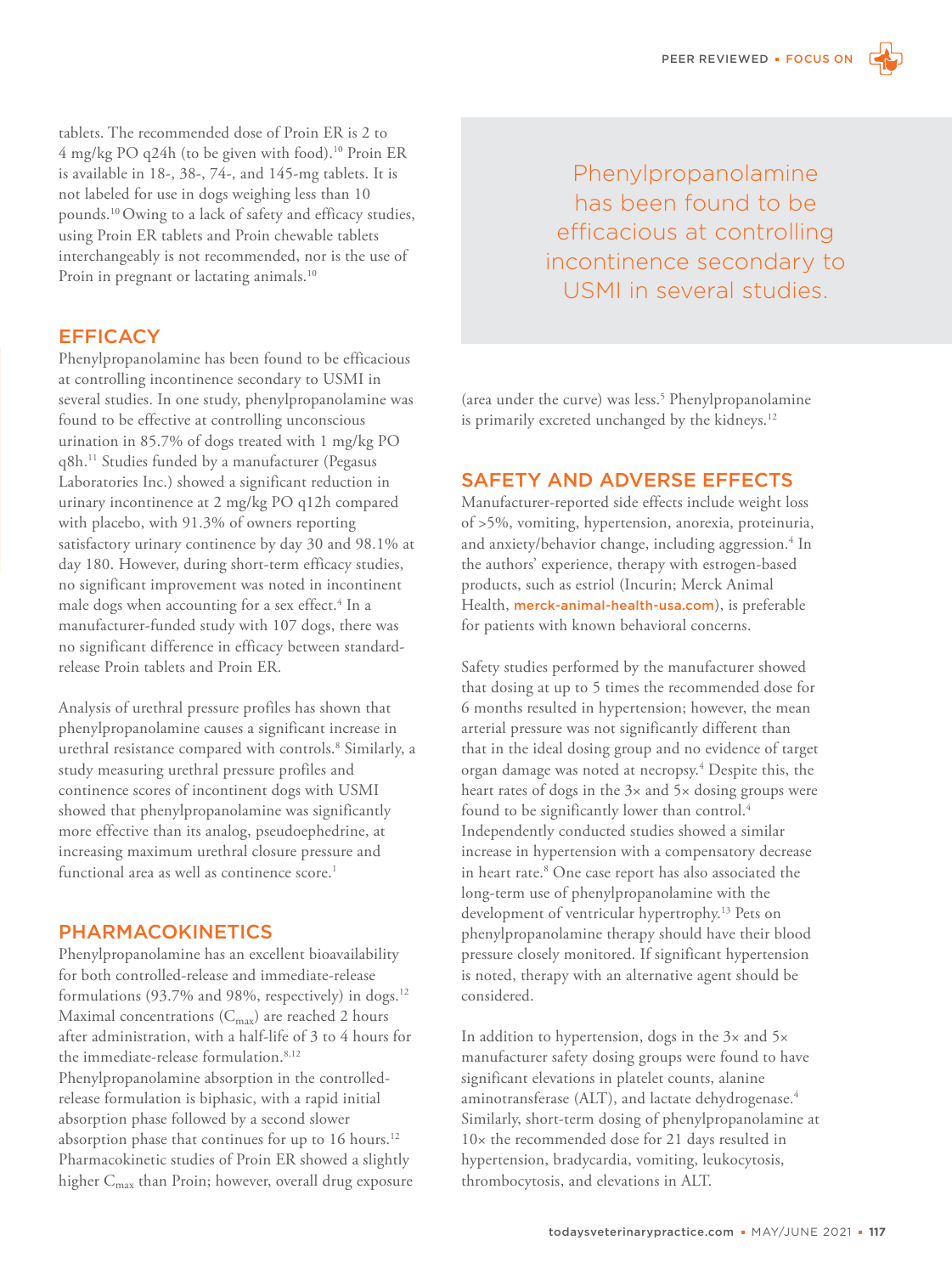An increased risk of hypertension has been documented in patients receiving concurrent nonsteroidal anti-inflammatory drugs (NSAIDs), reserpine, or tricyclic antidepressants.7

> While not reported in companion animal species, the use of sympathomimetic drugs, including phenylpropanolamine, has been associated with birth defects in people, rabbits, and chickens.<sup>14,15</sup> Safety studies in this population of companion animals are lacking; therefore, therapy with phenylpropanolamine should be avoided in pregnant or lactating bitches.

Several drug interactions are possible. An increased risk of hypertension has been documented in patients receiving concurrent nonsteroidal anti-inflammatory drugs (NSAIDs), reserpine, or tricyclic antidepressants.<sup>7</sup> Phenylpropanolamine should not be given within 2 weeks of a patient receiving a monoamine oxidase inhibitor such as amitraz.7 Finally, anesthesia with halothane is associated with an increased risk of arrhythmias and should be avoided.7

## PHENYLPROPANOLAMINE VERSUS ESTROGEN

In addition to phenylpropanolamine, estrogen or estrogen derivatives such as estriol and diethylstilbestrol (DES) are commonly used for dogs with USMI. One study showed that sympathomimetic drugs (pseudoephedrine) were more effective at controlling urinary incontinence than DES (82.4% versus 64.5%).16 However, more recent studies of estriol have shown reported efficacies between 83% and 89.8%, similar to that of phenylpropanolamine.<sup>17,18</sup>

Prior to its discontinuation in humans, combined therapy with phenylpropanolamine and estrogen derivatives was found to be synergistic, with increases in maximum urethral closure and reductions in leakage episodes.19-21 One recent study in healthy beagles without USMI showed no improvement in maximum urethral pressure or closure pressure when phenylpropanolamine was added to estriol.<sup>22</sup> However, as there are likely differences in the functional urodynamics of unaffected animals and dogs with USMI, additional studies are warranted. In the authors' experience, dogs affected with USMI that do not respond to phenylpropanolamine may respond to estriol or vice versa, and in some cases combination therapy is warranted.

# **CONCLUSION**

Phenylpropanolamine is effective at improving continence in dogs with USMI. Generally, therapy with phenylpropanolamine is safe; however, routine blood pressure monitoring should be performed to screen for hypertension, and special consideration should be taken before prescribing phenylpropanolamine to animals with behavioral concerns. Therapy with concurrent NSAIDs, reserpine, or tricyclic antidepressants may increase the risk of hypertension. If unacceptable hypertension is observed, therapy with an alternative agent should be considered. TVP

#### Chloe B. Snell

Dr. Snell is a third-year internal medicine resident at the Ohio State University College of Veterinary Medicine. Dr. Snell received her DVM from Texas A&M University and has completed a rotating internship at Louisiana State University. Her areas of interest include infectious disease, gastroenterology, and immune-mediated diseases.



Dr. Byron is a clinical professor in the department of veterinary clinical sciences at the Ohio State University (OSU) College of Veterinary Medicine. She received her veterinary degree from OSU, where she also completed her residency and master's degree. Her research and clinical interests include urinary incontinence and lower urinary tract disease in dogs and cats.



#### **References**

- 1. Byron JK, March PA, Chew DJ, DiBartola SP. Effect of phenylpropanolamine and pseudoephedrine on the urethral pressure profile and continence scores of incontinent female dogs. *J Vet Intern Med.* 2007;21(1):47-53.
- 2. Forsee KM, Davis GJ, Mouat EE, et al. Evaluation of the prevalence of urinary incontinence in spayed female dogs: 566 cases (2003-2008). *JAVMA.* 2013;242(7):959-962.
- 3. Arnold S. Urinary incontinence in castrated bitches. Part 1: significance, clinical aspects and etiopathogenesis [in German]. *Schweiz Arch Tierheilkd.* 1997;139(6):271-276.